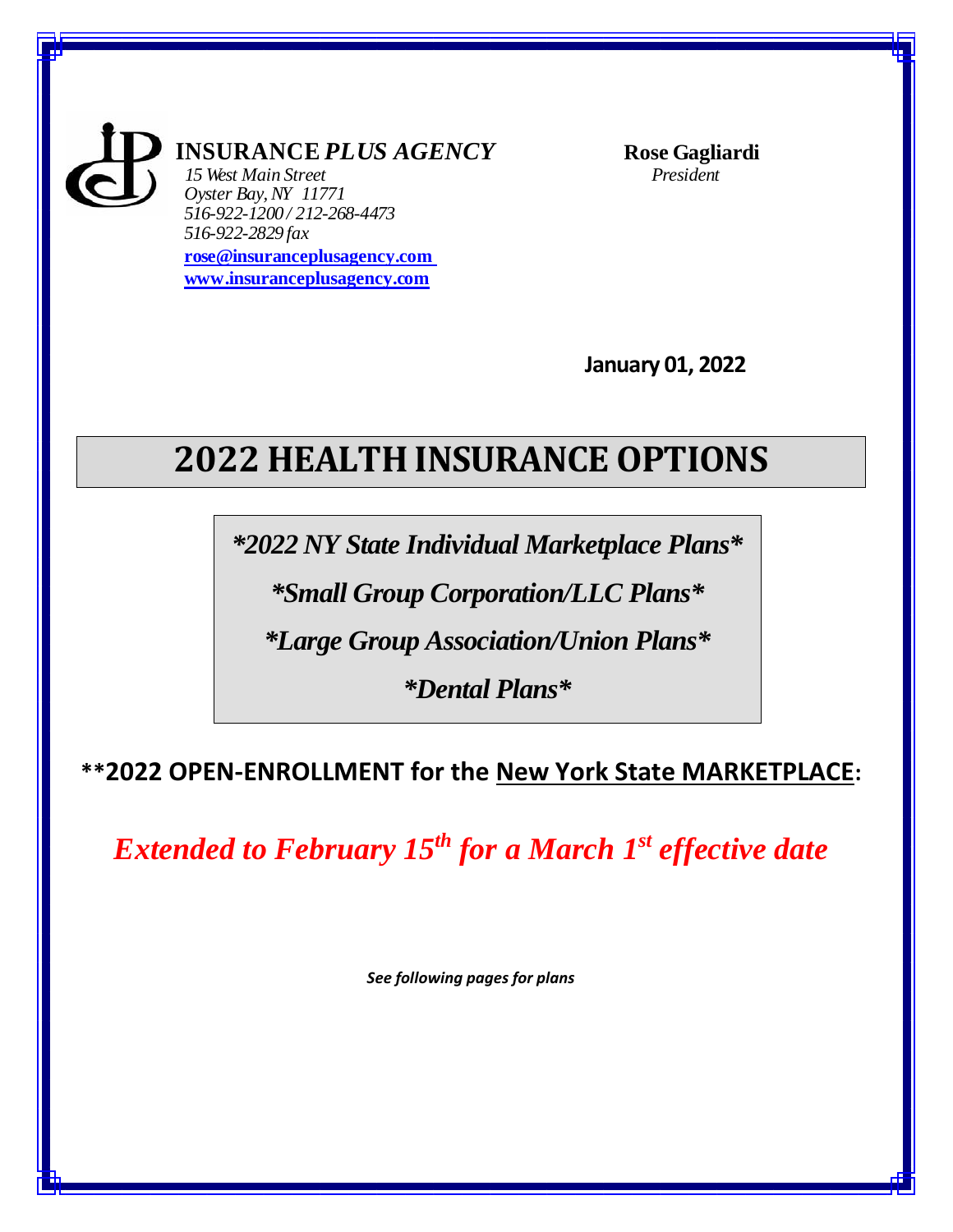## **2022 NY INDIVIDUAL MARKETPLACE PROGRAMS\***

 **\*additional marketplace programs available [www.nystateofhealth.ny.gov](http://www.nystateofhealth.ny.gov/)**

| <b>Emblem Health - Select Care and Millennium Networks (www.emblemhealth.com)</b>                                    |                                                                                                                                                                                                                    |                                            |                                          |  |  |
|----------------------------------------------------------------------------------------------------------------------|--------------------------------------------------------------------------------------------------------------------------------------------------------------------------------------------------------------------|--------------------------------------------|------------------------------------------|--|--|
|                                                                                                                      | <b>Platinum</b> (SELECT CARE NETWORK) In Network Only, Referrals Required                                                                                                                                          |                                            |                                          |  |  |
| <b>Office Copays</b><br><b>Urgent Care</b><br>Deductible / Coinsurance<br>Maximum Out of Pocket<br>Prescription Plan | PCP \$15 / Specialist \$35<br>\$55 copay<br>N/A - 10% coins. DME & pediatric eyeglasses<br>\$2,000 / \$4,000 (Family)<br>\$10/\$30/\$60                                                                            | Single<br>Couple<br>Parent/Child<br>Family | \$1,383<br>\$2,766<br>\$2,351<br>\$3,941 |  |  |
|                                                                                                                      | <b>Gold</b> (SELECT CARE NETWORK) In Network Only, Referrals Required                                                                                                                                              |                                            |                                          |  |  |
| <b>Office Copays</b><br><b>Urgent Care</b><br>Deductible / Coinsurance<br>Maximum Out of Pocket<br>Prescription Plan | PCP \$25 after deductible / Specialist \$40 after deductible<br>\$60 after deductible<br>\$600 / \$1,200 (Family) Deductible<br>\$4,000 / \$8,000 (Family)<br>\$10/\$35/\$70                                       | Single<br>Couple<br>Parent/Child<br>Family | \$1,143<br>\$2,285<br>\$1,942<br>\$3,256 |  |  |
|                                                                                                                      | <b>Silver</b> (SELECT CARE NETWORK) In Network Only, Referrals Required                                                                                                                                            |                                            |                                          |  |  |
| <b>Office Copays</b><br><b>Urgent Care</b><br>Deductible / Coinsurance<br>Maximum Out of Pocket<br>Prescription Plan | PCP \$30 after deductible/Specialist \$50 after deductible<br>\$70 after deductible<br>\$1,300 / \$2,600(Family) Deductible<br>\$8,500 / \$17,000 (Family)<br>\$10/\$35/\$70                                       | Single<br>Couple<br>Parent/Child<br>Family | \$951<br>\$1,902<br>\$1,617<br>\$2,710   |  |  |
|                                                                                                                      | <b>Bronze</b> (SELECT CARE NETWORK) In Network Only, Referrals Required                                                                                                                                            |                                            |                                          |  |  |
| Office Copays<br><b>Urgent Care</b><br>Deductible / Coinsurance<br>Maximum Out of Pocket<br>Prescription Plan        | \$50 after Deductible<br>50% after Deductible<br>\$4,700 / \$9,400 (Family) Deductible / 50% Coinsurance<br>\$8.700 / \$17.400 (Family)<br>\$10/\$35/\$70 after plan deductible                                    | Single<br>Couple<br>Parent/Child<br>Family | \$723<br>\$1,447<br>\$1,230<br>\$2,062   |  |  |
| <b>Basic (Catastrophic)</b>                                                                                          | (SELECT CARE NETWORK) In Network Only, Referrals Required                                                                                                                                                          |                                            |                                          |  |  |
| Office Copays<br><b>Urgent Care</b><br>Deductible / Coinsurance<br>Maximum Out of Pocket<br>Prescription Plan        | PCP - First 3 FREE, then 0% after deduct. / Spec. 0% after ded.<br>0% after Deductible<br>\$8,700 / \$17,400 (Family)<br>\$8,700 / \$17,400 (Family)<br>0% after plan deductible                                   | Single<br>Couple<br>Parent/Child<br>Family | \$452<br>\$905<br>\$769<br>\$1,289       |  |  |
|                                                                                                                      | Silver Value (SELECT CARE NETWORK) In Network Only, Referrals Required                                                                                                                                             |                                            |                                          |  |  |
| Office Copays<br><b>Urgent Care</b><br>Deductible / Coinsurance<br>Maximum Out of Pocket<br>Prescription Plan        | PCP - First 3 FREE, then \$35 copay / Specialist - \$75 copay<br>\$75 copay<br>\$6,300 / \$12,600 (Family)<br>\$6,300 / \$12,600 (Family)<br>Generic - \$10 copay / T2&3 - \$0 after deductible                    | Single<br>Couple<br>Parent/Child<br>Family | \$694<br>\$1,388<br>\$1,180<br>\$1,977   |  |  |
|                                                                                                                      | Silver Bold (MILLENNIUM NETWORK) In Network Only, Referrals Required                                                                                                                                               |                                            |                                          |  |  |
| Office Copays<br><b>Urgent Care</b><br>Deductible / Coinsurance<br>Maximum Out of Pocket<br>Prescription Plan        | PCP - First 3 FREE, then \$50 co-pay / Specialist - \$70 co-pay<br>\$75 copay<br>\$6,500 / \$13,000 (Family) / 0% Coinsurance<br>\$6,500 / \$13,000 (Family)<br>Generic - \$15 copay / T2&3 - \$0 after deductible | Single<br>Couple<br>Parent/Child<br>Family | \$659<br>\$1,318<br>\$1,120<br>\$1,878   |  |  |
|                                                                                                                      | Gold Value (SELECT CARE NETWORK) In Network Only, Referrals Required                                                                                                                                               |                                            |                                          |  |  |
| Office Copays<br><b>Urgent Care</b><br>Deductible / Coinsurance<br>Maximum Out of Pocket<br>Prescription Plan        | PCP - First 3 FREE, then \$45 co-pay / Specialist - \$65 co-pay<br>\$75 copay<br>\$4,000/ \$8,000 (Family) / 0% Coinsurance<br>\$4,000 / \$8,000 (Family)<br>Generic - \$10 copay / T2&3 - \$0 after deductible    | Single<br>Couple<br>Parent/Child<br>Family | \$887<br>\$1,774<br>\$1,508<br>\$2,528   |  |  |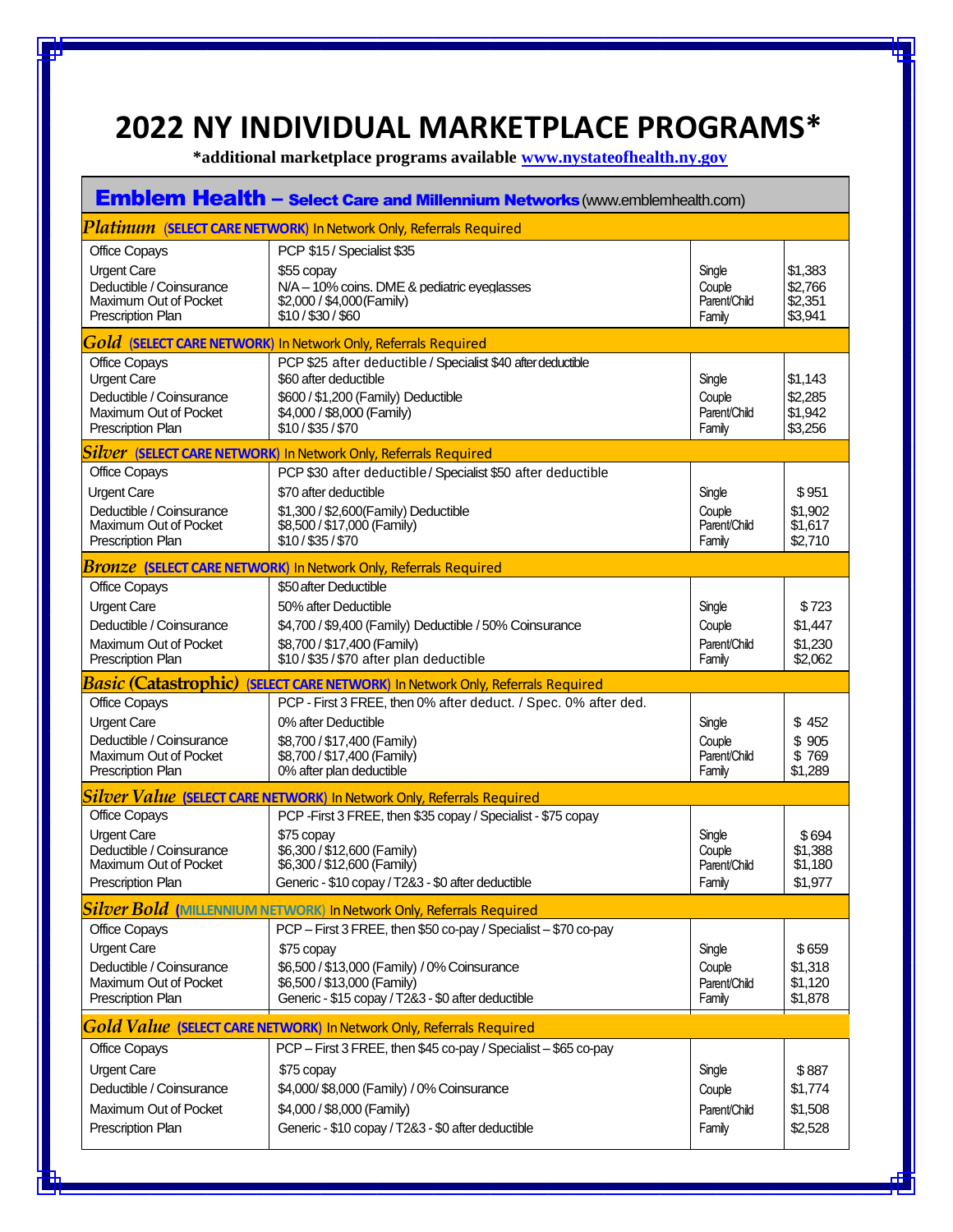## **2022 NY INDIVIDUAL MARKETPLACE PROGRAMS\***

 **\*additional marketplace programs available [www.nystateofhealth.ny.gov](http://www.nystateofhealth.ny.gov/)**

| <b>Emblem Health - Select Care and Millennium Networks continued</b>                  |                                                                                                                                  |                                            |                                        |  |  |  |
|---------------------------------------------------------------------------------------|----------------------------------------------------------------------------------------------------------------------------------|--------------------------------------------|----------------------------------------|--|--|--|
| <b>Gold Premier (SELECT CARE NETWORK)</b> In Network Only, Referrals NOT Required     |                                                                                                                                  |                                            |                                        |  |  |  |
| Office Copays                                                                         | PCP First 3 FREE, then \$25 co-pay / Specialist - \$45 co-pay                                                                    |                                            |                                        |  |  |  |
| Urgent Care<br>Deductible / Coinsurance<br>Maximum Out of Pocket<br>Prescription Plan | \$75 co-pay<br>\$800 / \$1,600 (Family)<br>\$6,200/\$12,400(Family)<br>\$0 co-pay generic / T2&3 - \$60/80 after plan deductible | Single<br>Couple<br>Parent/Child<br>Family | \$905<br>\$1.810<br>\$1,539<br>\$2,579 |  |  |  |

|                                                                                                               | <b>Oscar - Not HSA Compatible</b> (www.hioscar.com)                                                                                                                                         |                                            |                                          |
|---------------------------------------------------------------------------------------------------------------|---------------------------------------------------------------------------------------------------------------------------------------------------------------------------------------------|--------------------------------------------|------------------------------------------|
|                                                                                                               | Platinum Classic (OSCAR NETWORK) In Network Only, No Referrals                                                                                                                              |                                            |                                          |
| Office Copays<br><b>Urgent Care</b><br>Deductible / Coinsurance<br>Maximum Out of Pocket<br>Prescription Plan | \$15 / Specialist \$35<br>\$55<br>N/A<br>\$2,000 / \$4,000 (family)<br>\$10 / \$30 / \$60                                                                                                   | Single<br>Couple<br>Parent/Child<br>Family | \$1,318<br>\$2,636<br>\$2,241<br>\$3,756 |
|                                                                                                               | Gold Classic (OSCAR NETWORK) In Network Only, No Referrals                                                                                                                                  |                                            |                                          |
| Office Copays<br><b>Urgent Care</b><br>Deductible / Coinsurance<br>Maximum Out of Pocket<br>Prescription Plan | \$25 after Deductible / Specialist \$40 after Deductible<br>\$60 after Deductible<br>\$600 / \$1,200 (Family) Deductible<br>\$4,000 / \$8,000 (Family)<br>\$10 / \$35 / \$70                | Single<br>Couple<br>Parent/Child<br>Family | \$1,062<br>\$2,125<br>\$1,806<br>\$3,028 |
| <b>Silver Classic</b>                                                                                         | (OSCAR NETWORK) In Network Only, No Referrals                                                                                                                                               |                                            |                                          |
| Office Copays<br><b>Urgent Care</b><br>Deductible / Coinsurance<br>Maximum Out of Pocket<br>Prescription Plan | \$30 after Deductible / Specialist \$50 after Deductible<br>\$70 after Deductible<br>\$1,300 / \$2,600 (Family) Deductible<br>\$8,500 / \$17,000 (Family)<br>\$10 / \$35 / \$70             | Single<br>Couple<br>Parent/Child<br>Family | \$859<br>\$1,719<br>\$1,461<br>\$2,449   |
|                                                                                                               | <b>Bronze Classic (OSCAR NETWORK)</b> In Network Only, No Referrals                                                                                                                         |                                            |                                          |
| Office Copays<br><b>Urgent Care</b><br>Deductible / Coinsurance<br>Maximum Out of Pocket<br>Prescription Plan | \$50 after Ded. / Specialist - \$75 after Ded.<br>\$75 after Deductible<br>\$4,700 / \$9,400 (Family) Deductible<br>\$8,700 / \$17,400 (family)<br>\$10 / \$35 / \$70 after Plan Deductible | Single<br>Couple<br>Parent/Child<br>Family | \$657<br>\$1,315<br>\$1,118<br>\$1,874   |
|                                                                                                               | Simple Gold (OSCAR NETWORK) In Network Only, No Referrals                                                                                                                                   |                                            |                                          |
| Office Copays<br><b>Urgent Care</b><br>Deductible / Coinsurance<br>Maximum Out of Pocket<br>Prescription Plan | \$30 PCP copay / Specialist 20% after Ded<br>20% after Deductible<br>\$1,500 / \$3,000 Deductible; Coinsurance - 20%<br>\$6,300 / \$12,600<br>20% after deductible                          | Single<br>Couple<br>Parent/Child<br>Family | \$966<br>\$1,932<br>\$1,642<br>\$2,753   |
| <b>Simple Silver (OSCAR NETWORK)</b> In Network Only, No Referrals                                            |                                                                                                                                                                                             |                                            |                                          |
| Office Copays<br><b>Urgent Care</b><br>Deductible / Coinsurance<br>Maximum Out of Pocket<br>Prescription Plan | \$50 PCP copay / Specialist 30% after Ded<br>\$75 copay<br>\$2,500 / \$5,000 Deductible; Coinsurance 30%<br>\$7,900 / \$15,800<br>30% after deductible                                      | Single<br>Couple<br>Parent/Child<br>Family | \$764<br>\$1,528<br>\$1,298<br>\$2,177   |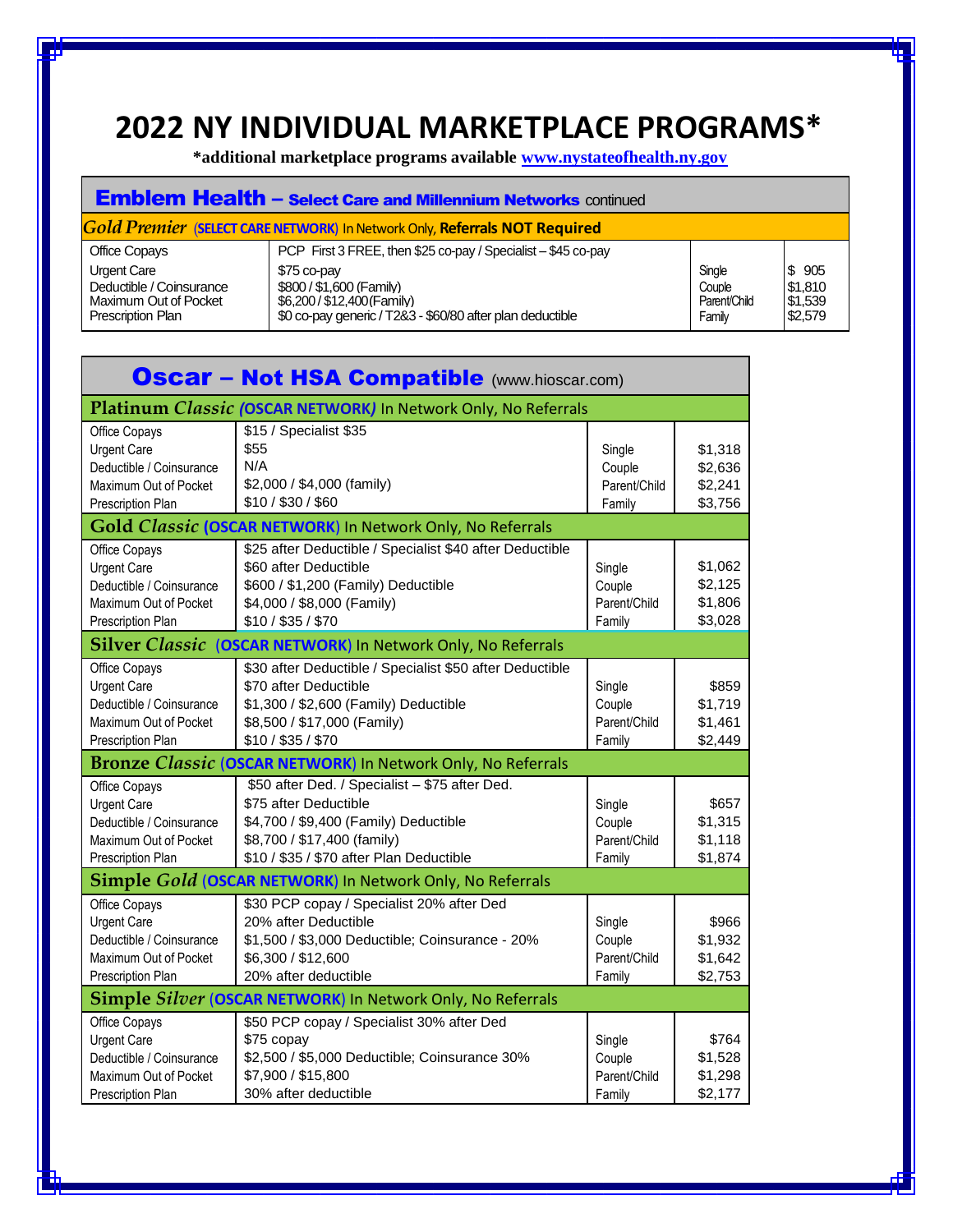| <b>Simple Secure (OSCAR NETWORK)</b> In Network Only, No Referrals – <b>Under Age 30 ONLY</b> |                                        |              |         |  |  |
|-----------------------------------------------------------------------------------------------|----------------------------------------|--------------|---------|--|--|
| Office Copays                                                                                 | \$0 after ded; Spec - \$0 after ded    |              |         |  |  |
| <b>Urgent Care</b>                                                                            | \$0 after Deductible                   | Single       | \$187   |  |  |
| Deductible / Coinsurance                                                                      | \$8,700 / \$17,400 - Deductible        | Couple       | \$374   |  |  |
| Maximum Out of Pocket                                                                         | \$8,700 / \$17,400                     | Parent/Child | \$318   |  |  |
| Prescription Plan                                                                             | \$0 after Deductible                   | Family       | \$533   |  |  |
| Gold Simple PCP Saver (OSCAR NETWORK) In Network Only, No Referrals                           |                                        |              |         |  |  |
| Office Copays                                                                                 | PCP - \$15 Specialist - \$40           |              |         |  |  |
| <b>Urgent Care</b>                                                                            | \$75                                   | Single       | \$987   |  |  |
| Deductible / Coinsurance                                                                      | \$4,000 / \$8,000 (Family) Deductible  | Couple       | \$1,975 |  |  |
| Maximum Out of Pocket                                                                         | \$6,800 / \$13,600 (Family)            | Parent/Child | \$1,678 |  |  |
| Prescription Plan                                                                             | \$10/\$50 T3 - 30% after deductible    | Family       | \$2,814 |  |  |
| <b>Silver Simple PCP Saver (OSCAR NETWORK) In Network Only, No Referrals</b>                  |                                        |              |         |  |  |
| Office Copays                                                                                 | PCP - \$25 Specialist - \$50           |              |         |  |  |
| Urgent Care                                                                                   | \$75                                   | Single       | \$808   |  |  |
| Deductible / Coinsurance                                                                      | \$6,750 / \$13,500 (Family) Deductible | Couple       | \$1,617 |  |  |
| Maximum Out of Pocket                                                                         | \$8,700 / \$17,400 (Family)            | Parent/Child | \$1,374 |  |  |
| <b>Prescription Plan</b>                                                                      | \$10/\$50 T3 - 50% after deductible    | Family       | \$2,304 |  |  |

**Additional New York Individual Marketplace Plans available at www.nystateofhealth.ny.gov :**

**Empire Blue Cross HEALTHPLUS United Healthcare COMPASS FIDELIS HealthFirst MetroPlus**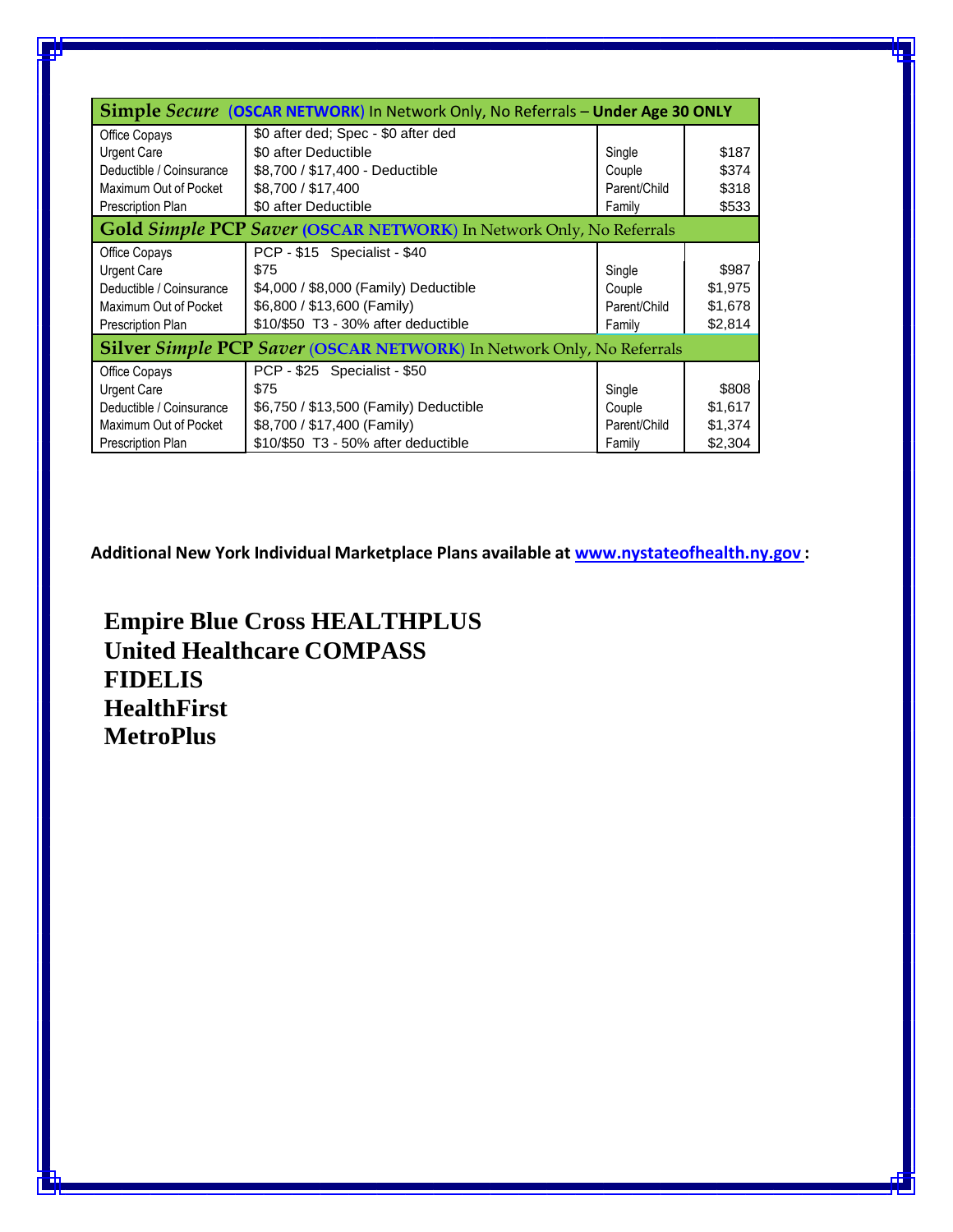## **HEALTH INSURANCE OPTIONS**

**For**

# **CORPORATION / LLC\***

*\*Note that small group programs offered through corporations or LLCs are not subject to the open-enrollment period and can be installed any month of the year.*

### **OXFORD** *Platinum* **FREEDOM PPO:** *NO REFERRALS REQUIRED*

### **When using FREEDOM providers, you have a:**

Office Visit - \$20 Primary Copay / \$40 Specialist Copay Preventive Care – No Charge No Plan Deductible Emergency Room - \$250 Outpatient Facility - Freestanding \$100 / Hosp-based \$300 copay Hospital Admission - \$400 copay

### **When using YOUR OWN providers, you have a:**

*Deductible* - \$3,000/\$6,000 Individual/Family **Coinsurance** - 30% Emergency Room - \$250 Outpatient Facility – 30% after Deductible Hospital Admission – 30% after Deductible

**Prescription Drug Card -** \$5/\$35/\$70 Non-Tier 1 Rx Deductible \$100/person

### **\****MONTHLY RATE*: **\$1,368 Single/ \$2,737 Couple/ \$2,326 Parent / \$3,900 Family**

\_\_\_\_\_\_\_\_\_\_\_\_\_\_\_\_\_\_\_\_\_\_\_\_\_\_\_\_\_\_\_\_\_\_\_\_\_\_\_\_\_\_\_\_\_\_\_\_\_\_\_\_\_\_\_\_\_\_\_\_\_\_\_\_\_\_\_\_\_\_\_\_\_

*\*RATES VALID through 03/31/2022**PHYSICIAN DIRECTORY: www.uhceservices.com*

### **OXFORD** *Platinum* **FREEDOM EPO:** *NO REFERRALS REQUIRED*

**When using FREEDOM providers, you have a:**

Office Visit - \$20 Primary Copay / \$40 Specialist Copay Preventive Care – No Charge No Plan Deductible Emergency Room - \$250 Outpatient Facility – Freestanding \$100 / Hosp-based \$300 copay Hospital Admission - \$400

**Prescription Drug Card -** \$5/\$35/\$70 Non-Tier 1 Rx Deductible \$100/person

### **\****MONTHLY RATE*: **\$1,316 Single / \$2,633 Couple / \$2,238 Parent / \$3,752 Family**

*\*RATES VALID through 03/31/2022**PHYSICIAN DIRECTORY: www.uhceservices.com*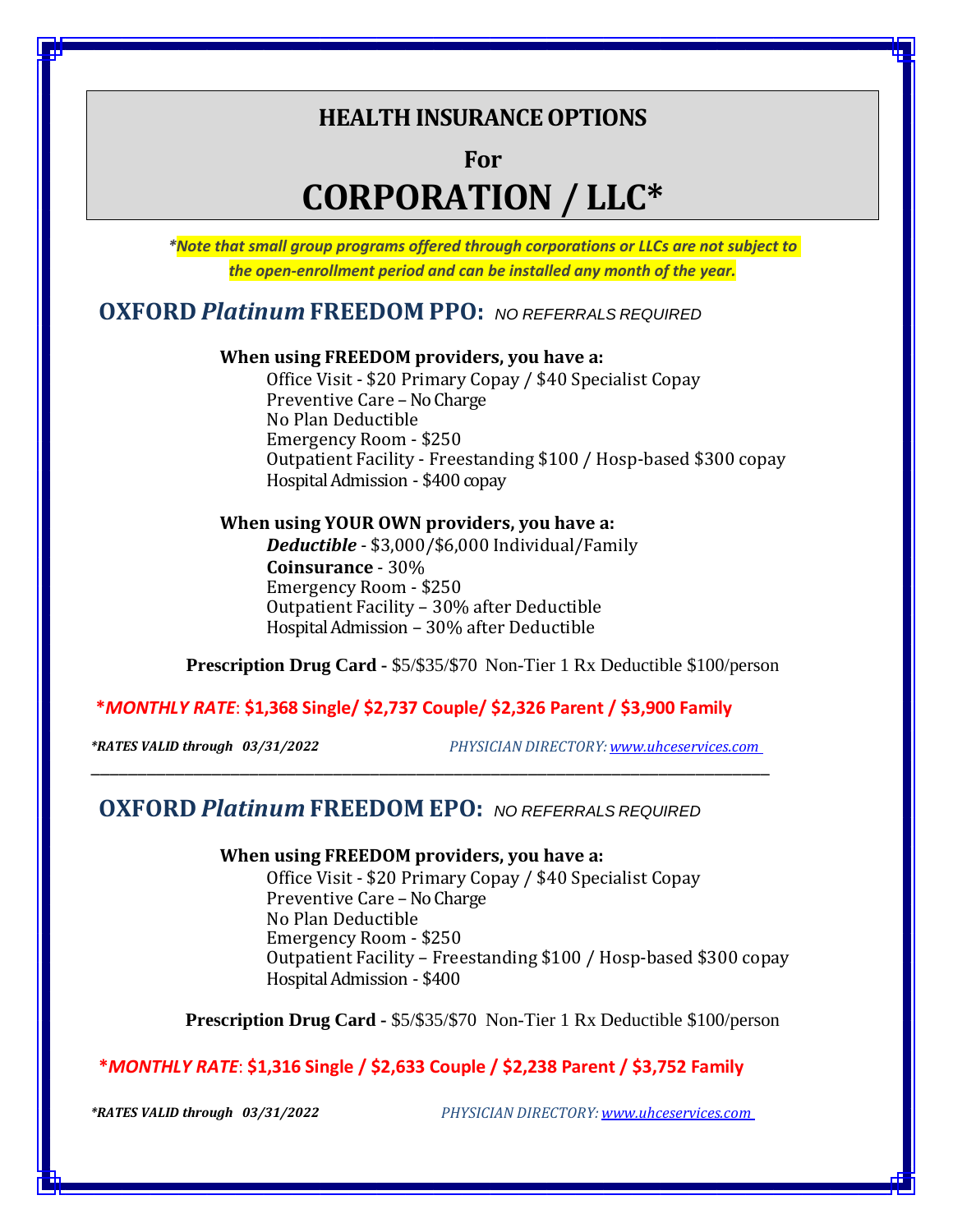### **OXFORD** *Gold* **FREEDOM EPO:** *NO REFERRALS REQUIRED*

#### **When using FREEDOM providers, you have a:**

*Deductible* - \$1,750/\$3,500 Individual/Family **Coinsurance** - 20 % Office Visit - \$25 Primary Copay / \$40 Specialist Copay Preventive Care – No Charge Emergency Room - \$500 copay Outpatient Facility – Freestanding - \$150 / Hospital - \$250 Hospital Admission – 20% Coinsurance after Deductible

**Prescription Drug Card -** Non-Tier 1 \$150 Rx Deductible then \$10/\$40/\$80

\_\_\_\_\_\_\_\_\_\_\_\_\_\_\_\_\_\_\_\_\_\_\_\_\_\_\_\_\_\_\_\_\_\_\_\_\_\_\_\_\_\_\_\_\_\_\_\_\_\_\_\_\_\_\_\_\_\_\_\_\_\_\_\_\_\_\_\_\_\_\_\_

### **\****MONTHLY RATE*: **\$1,106 Single / \$2,212 Couple / \$1,880 Parent / \$3,152 Family**

*\*RATES VALID through 03/31/2022 PHYSICIAN DIRECTORY: [www.uhceservices.com](http://www.uhceservices.com/)*

### **OXFORD** *Silver* **LIBERTY EPO:** *NO REFERRALS REQUIRED*

**When using LIBERTY providers, you have a:**

*Deductible* - \$3,000/\$6,000 Individual/Family **Coinsurance** - 35% Office Visit - \$40 Primary Copay / \$70 Specialist Copay Preventive Care - No Charge Emergency Room – 50% coinsurance after Deductible Outpatient Facility – 35% coinsurance after Deductible Hospital Admission – 35% coinsurance after Deductible

**Prescription Drug Card –** \$200 Rx Deductible then \$10/\$50/\$90

**\****MONTHLY RATE*: **\$881 Single / \$1,763 Couple / \$1,499 Parent / \$2,512 Family**

*\*RATES VALID through 03/31/2022 PHYSICIAN DIRECTORY: [www.uhceservices.com](http://www.uhceservices.com/)*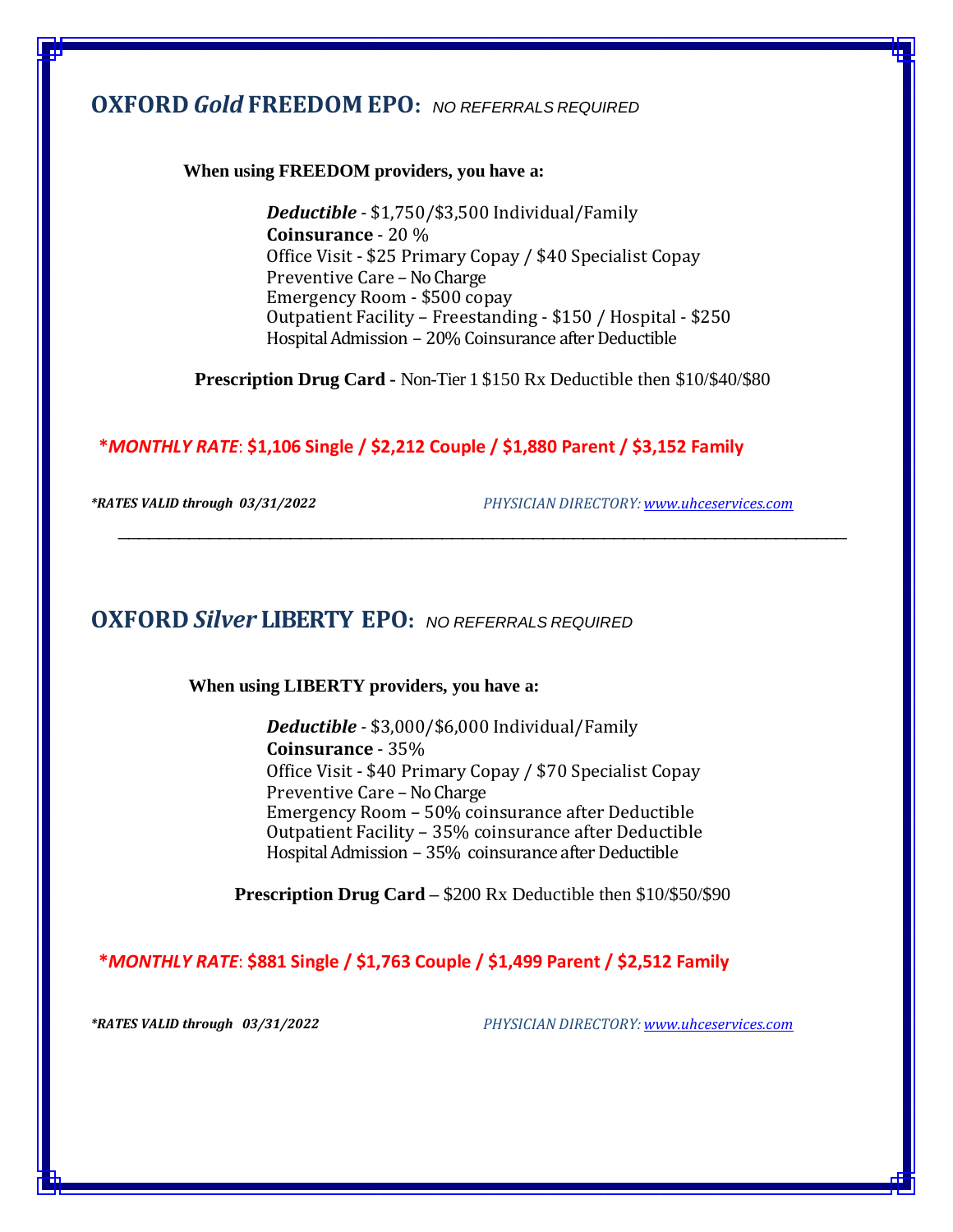## **AETNA** *NY GOLD OA EPO***:** *REFERRALS REQUIRED*

### **When usingAETNAproviders, you have a:**

PlanDeductible – \$1,400/\$2,800 Office Visit - \$30 Primary Copay / \$75 Specialist Copay Preventive Care – No Charge Emergency Room - \$750 Copay Outpatient Facility – 20% after deductible Hospital Admission – 20% after deductible

**Prescription Drug Card -** \$15/\$65/50% Non-T1 Rx Deductible \$100 indiv/\$200 family

**\****MONTHLYRATE:* **\$1,002 Single / \$2,004Couple / \$1,703Single Parent / \$2,855Family**

\_\_\_\_\_\_\_\_\_\_\_\_\_\_\_\_\_\_\_\_\_\_\_\_\_\_\_\_\_\_\_\_\_\_\_\_\_\_\_\_\_\_\_\_\_\_\_\_\_\_\_\_\_\_\_\_\_\_\_\_\_\_\_\_\_\_\_\_\_\_\_\_\_\_\_\_\_\_\_\_\_\_\_\_\_\_\_\_\_\_\_\_\_

*\*RATES VALIDthrough 03/31/2022 PHYSICIAN DIRECTORY[: www.aetna.com](http://www.aetna.com/)*

### **EMBLEM PRIME** *GOLD PREMIER* **EPO:** *NO REFERRALS REQUIRED*

**When using Prime Network providers, you have a:**

Annual Deductible - \$450/\$900 Office Visit – 3 Free PCP visits, then \$25/Specialist - \$40 co-pay Preventive Care – No Charge Emergency Room - \$800 co-pay after Deductible Hospital Admission – 30% coinsurance, after Deductible UrgentCare - \$75 co-pay

**Prescription Drug Card - \$0/\$40/\$80**

*\*MONTHLY RATE*: **\$1,054 Single/ \$2,108 Couple/ \$1,791 Parent / \$3,003 Family**

*\*RATES VALID through 03/31/2022**PHYSICIAN DIRECTORY: www.emblemhealth.com*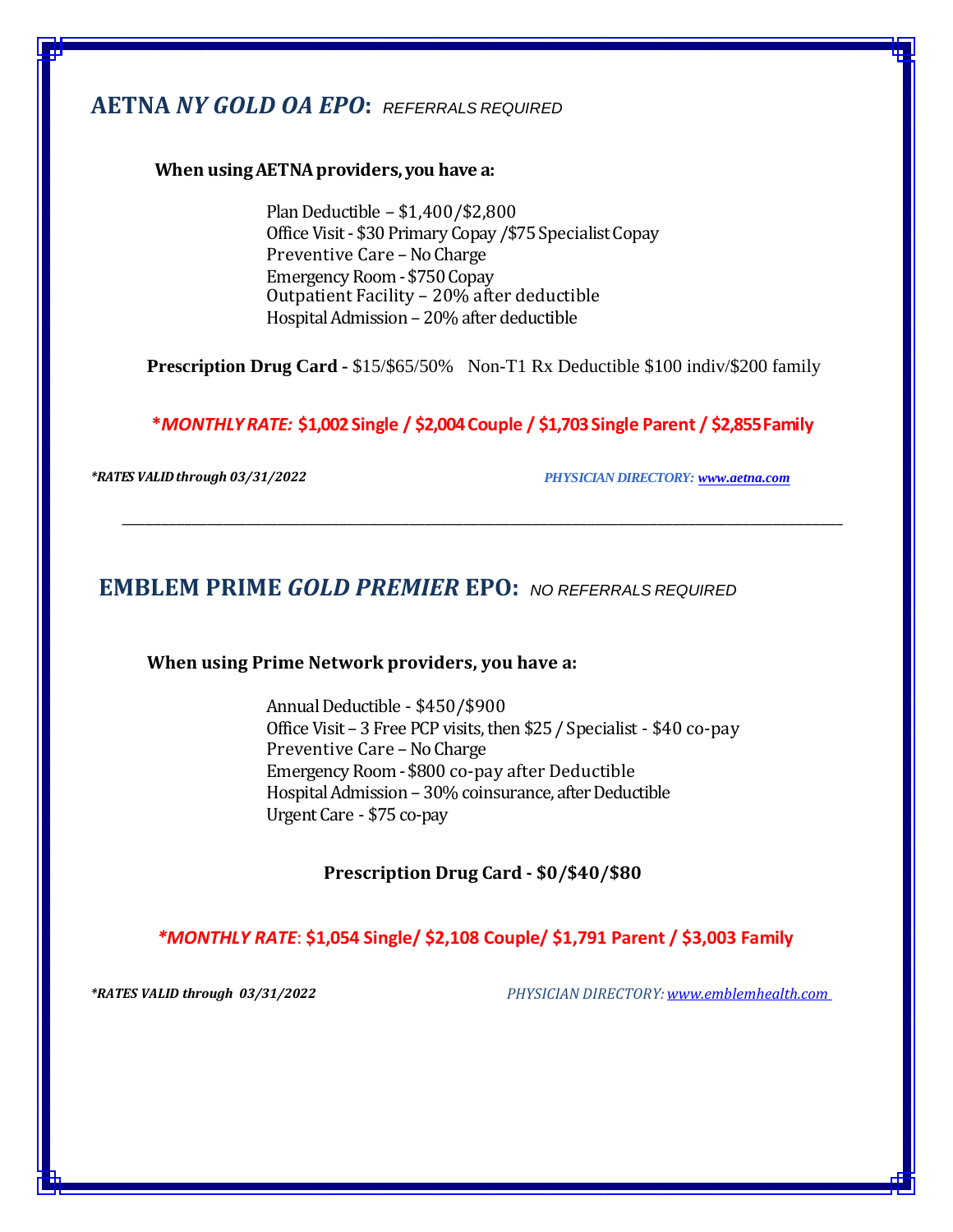# **LARGE GROUP / PEO PLANS \***

*\*Note that large group programs offered through unions, PEO's and associations are not subject to the open-enrollment period and one can enroll any month throughout the year*

Eligibility Required

## CIGNA PPO

# BLUE CARD/BCBS PPO

## EMBLEM PRIME/GHI

# MAGNACARE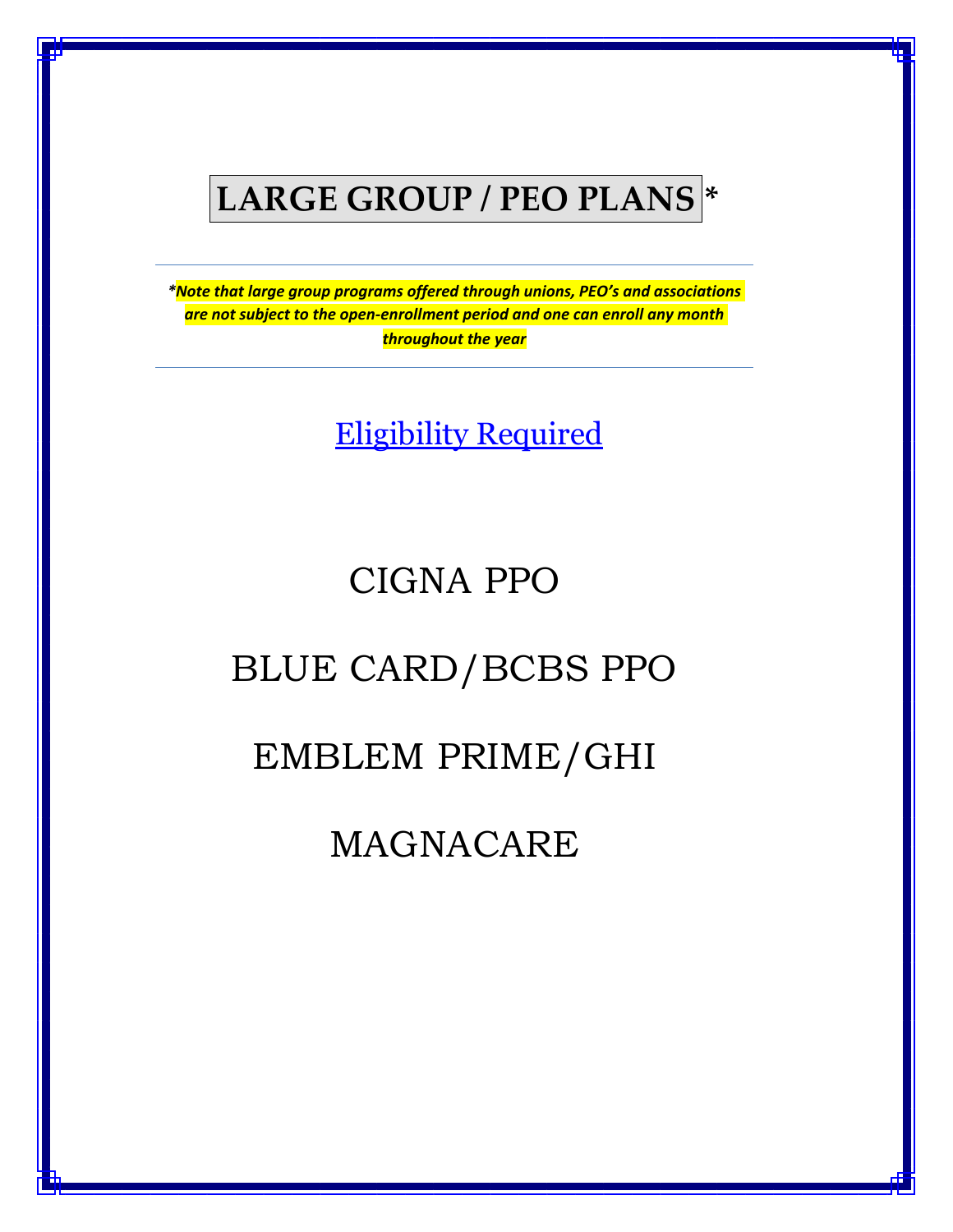## **DENTAL INSURANCEOPTIONS**

## **For CORPORATION/LLC**

*\*\*ADDITIONAL OPTIONS AVAILABLE*

## **\*\*OXFORD (OBM) – DENTAL /VISIONPLAN:**

### **ELITE SPECIALTY PLAN OPTION**

### **DENTALBENEFIT– Can use Oxfordprovider or provider of choice.**

No Waiting Period on Basic and Major Services (optional) \$50/\$150 Annual Deductible \$1,000Annual Maximum(\$1,500optional) Discounts include Wellness,Alternative Medicine, and Infertility

### **When usingan OxfordPROVIDER, you have a:**

100% Coverage for Preventative 80% Coverage after Deductible for Basic Restorative 50%Coverage afterDeductible for Major Care

### **When usingYOUROWNDOCTOR\*\*, you have a:**

100% Coverage for Preventative 80% Coverage after Deductible for Basic Restorative 50% Coverage after Deductible for Major Care \*\*Out-of-network benefits are paid based on UHC Dental's Maximum Allowable Charge.

### **VISIONBENEFIT– Can use Oxfordprovider or provider of choice.**

Benefits include **eyeexams, frames, lenses, contactlenses**. Benefits are subject to copays and reimbursement schedule.

### *\*MONTHLY RATES***: \$43Single / \$73 Couple / \$76 Single Parent / \$110Family**

PROVIDERS DIRECTORY: www.uhc.com

**\*Ratesare subject to change basedon final underwriting.**